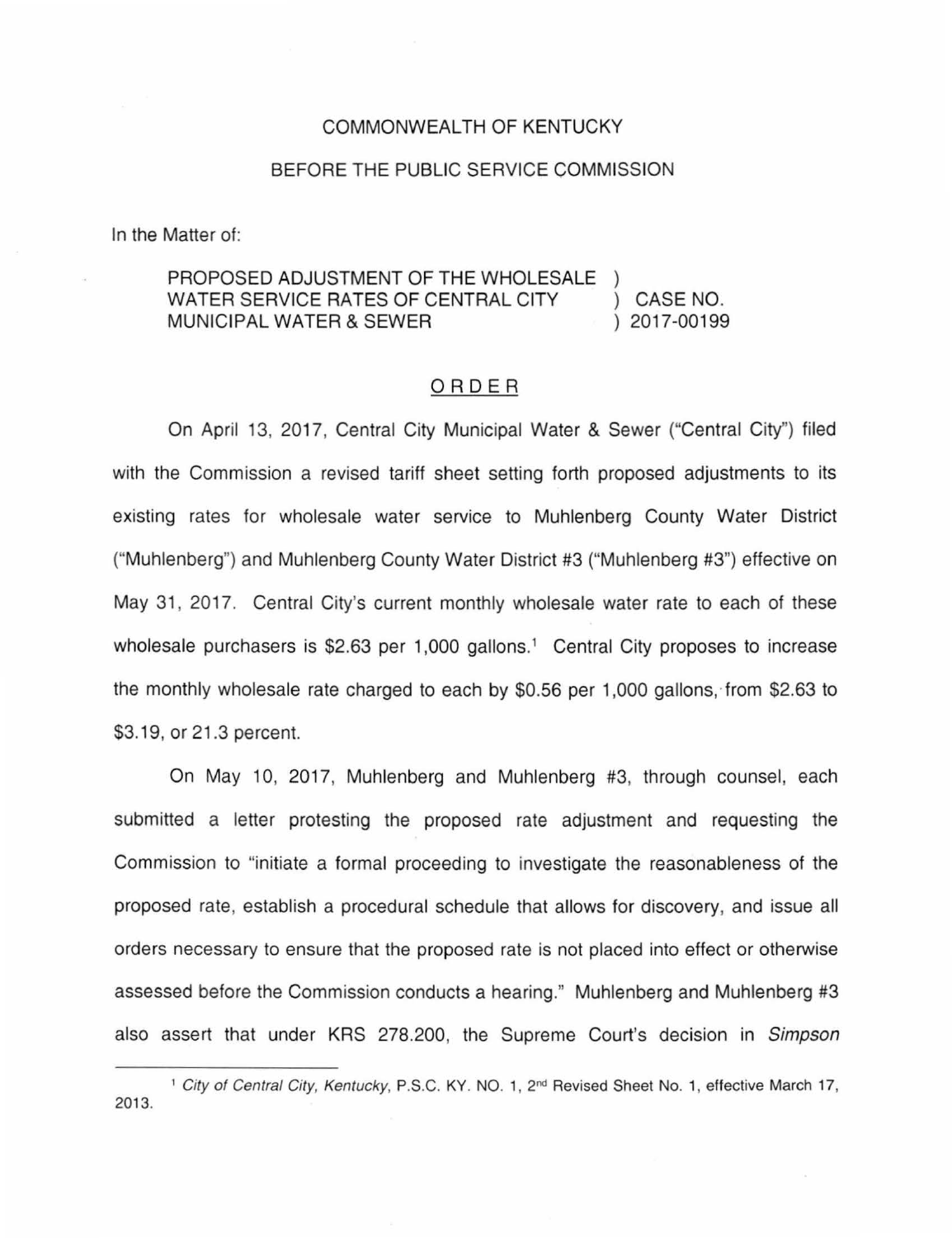County Water District v. City of Franklin, 827 S. W.2d 460 (Ky. 1994), and prior Commission precedent, "a rate set forth in a contract between a city and a utility may not be charged until the Commission holds a hearing on the proposed change." Muhlenberg and Muhlenberg #3 also request that the Commission, pursuant to 807 KAR 5:001, Section 8, direct the use of electronic filing procedures for such a proceeding.

Having considered the proposed rate adjustments, the protests to those adjustments, and being otherwise sufficiently advised, the Commission finds that the Kentucky Supreme Court has definitively held that we have jurisdiction over the wholesale rates charged by a city to a jurisdictional utility. Specifically, the Court stated that "where contracts have been executed between a utility and a city ... KRS 278.200 is applicable and requires that by so contracting the City relinquishes the exemption and is rendered subject to the PSC rates and service regulation."2 The Court further quoted KRS 278.200, which provides that "no such rate or service standard shall be changed ... until a hearing has been held before the commission in the manner prescribed in this [KRS 278] chapter."3

Although the Court also cited KRS 278.200 as support for the statement that, "[o]nce established by contract, such service can only be abrogated or changed after a hearing before the PSC," it is clear from the totality of the Court's decision and the controlling statute that the requirement for a hearing is "in the manner prescribed in this [KRS 278] chapter." Upon the filing of a rate adjustment by either a city-owned utility or

<sup>&</sup>lt;sup>2</sup> Simpson County, 872 S.W.2d at 463.

<sup>3</sup> */d.*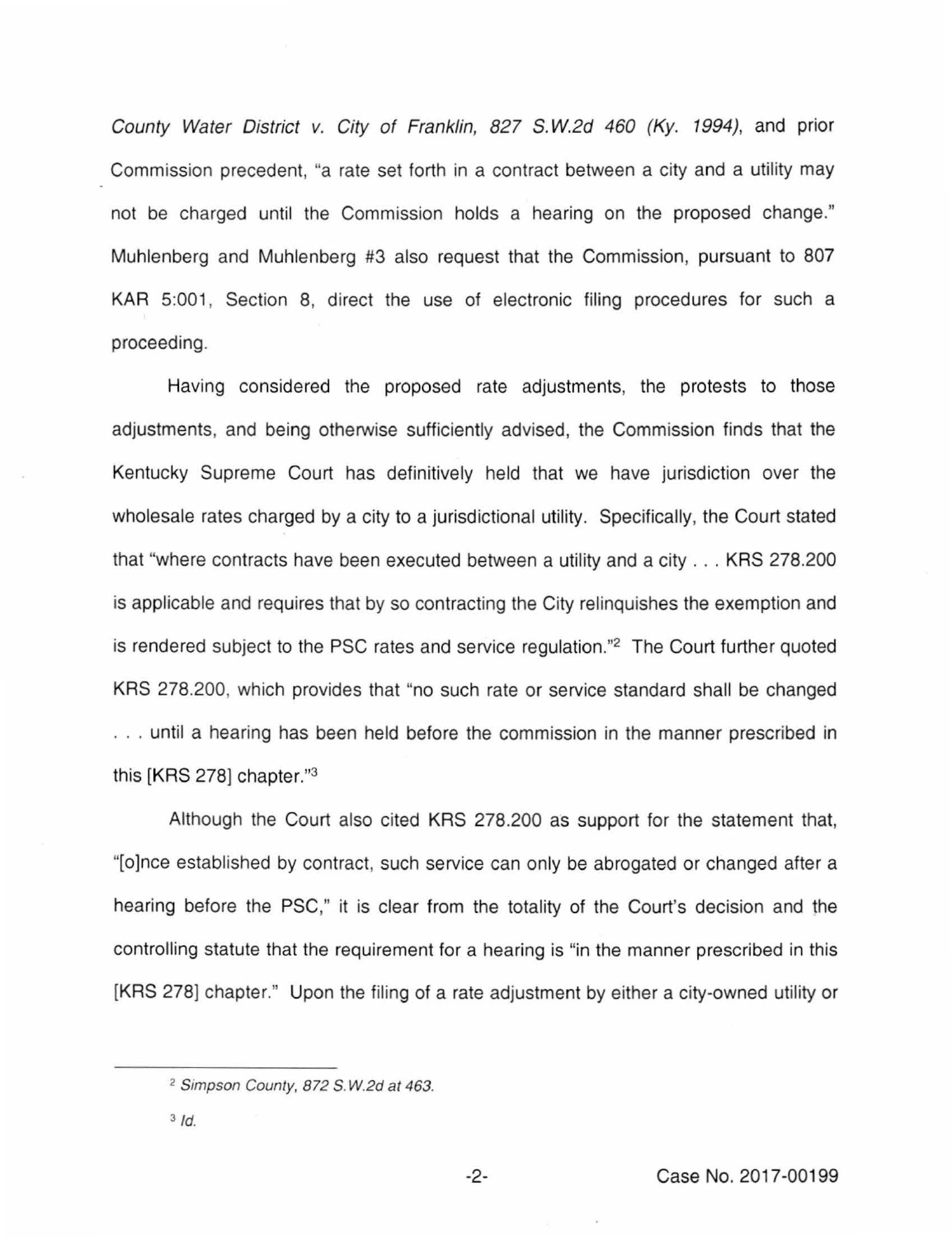a jurisdictional utility, "the manner prescribed in this [KRS 278] chapter'' for a hearing is set forth in KRS 278.190(1), which provides as follows:

> Whenever any utility files with the commission any schedule stating new rates, the commission *may*, upon its own motion, or upon complaint as provided in KRS 278.260, and upon reasonable notice, hold a hearing concerning the reasonableness of the new rates." (Emphasis added.)

Thus, the holding of a hearing to review any rate adjustment is discretionary, subject only to the constitutional requirements of due process. Absent a request for a hearing by a person with an interest in the rates or by the Commission on its own motion, a proposed rate becomes effective by operation of law upon expiration of the statutory notice required by KRS 278.180. The Commission acknowledged the discretionary nature of a hearing for a tariff revision by a city-owned utility almost three years ago when we stated that such a filing by a municipal utility "requires an opportunity for a hearing by the Commission before the proposed revision can become effective."<sup>4</sup> (Emphasis added.) Any other Commission decisions to the contrary are in error and not in accordance with the authority set out in KRS 278.200.

When the Commission does exercise its discretion to hold a hearing upon the filing of a rate adjustment, KRS 278.190(2) provides that "the commission may, at any time before the schedule becomes effective, suspend the operation of the schedule and defer the use of the rate . . . ." When a proposed rate is suspended under KRS 278.190(2), subsection 3 of that statute imposes upon the applicant the burden of proof and requires the Commission to rule on the merits of the application within ten months of the application being filed. Following the Court's decision in Simpson County, the

<sup>4</sup>Case No. 2011-00419, Proposed Revision of Rules Regarding the Provision of Wholesale Water Service by the City of Versailles to Northeast Woodford Water District (PSC Ky. Aug. 12, 2014) Order at 11.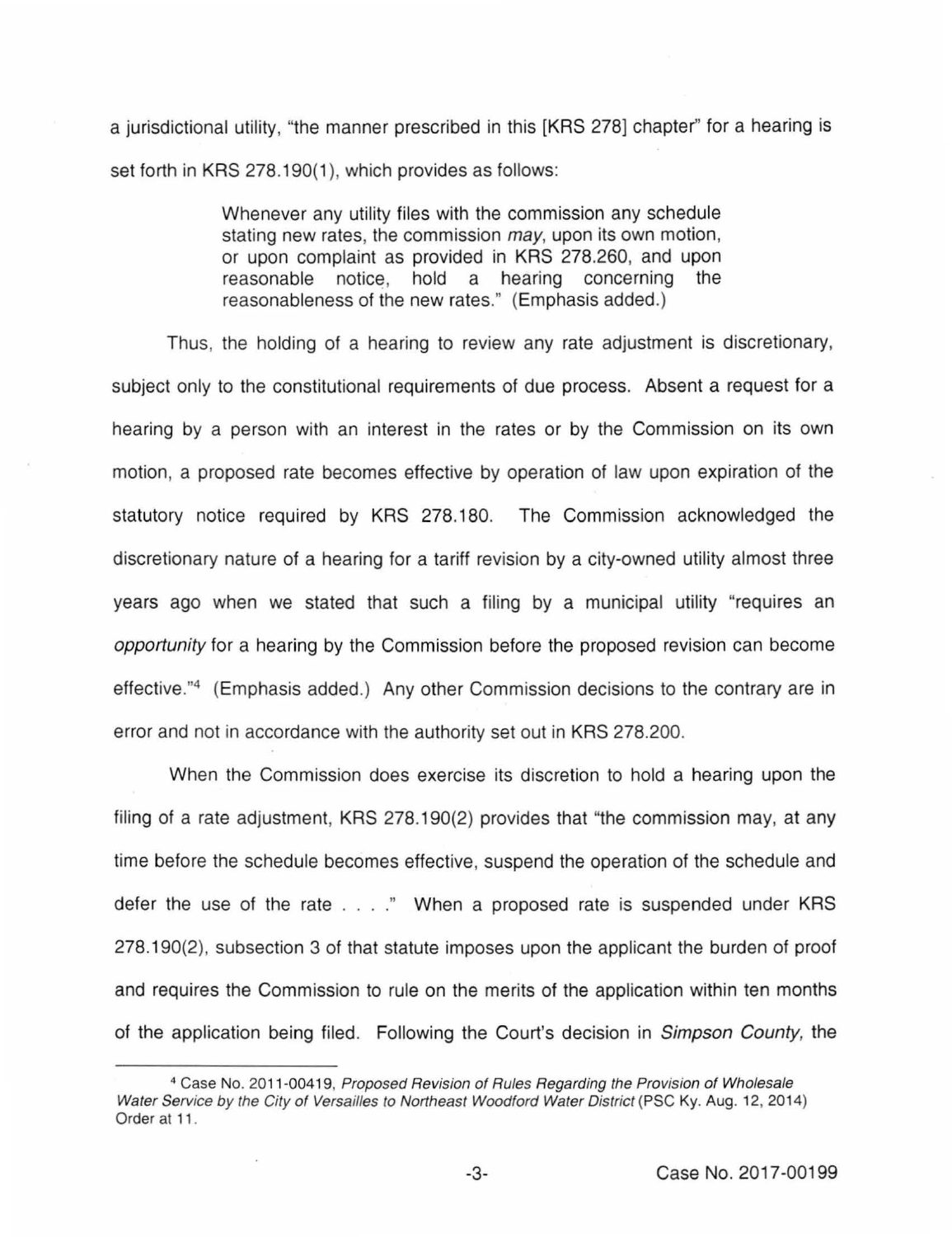Commission has allowed city-owned utilities to file rate adjustments by a tariff filing and, absent a hearing request by a jurisdictional utility customer or on the Commission's own motion, the adjustment becomes effective upon expiration of the notice period. If a hearing is requested and the Commission suspends the proposed rate, the requirements and procedures set forth in KRS Chapter 278 and the Commission's regulations apply equally to filings by a city-owned utility or a jurisdictional utility.

Here, the Commission finds that an investigation will be necessary to determine the reasonableness of the proposed rates and that such an investigation cannot be completed by the tariff's effective date of May 31, 2017. Pursuant to KRS 278.190(2), the Commission will, therefore, suspend the effective date of the proposed rates for five months, up to and including October 30, 2017.

The Commission further finds that Muhlenberg and Muhlenberg #3 are likely to present issues or to develop facts that will assist the Commission in fully considering this matter and should be made parties to this proceeding.

The Commission finds that Central City should, within ten days of the date of this Order, have its counsel enter an appearance into this proceeding that contains the name, address, telephone number, fax number, and electronic mail address of counsel. We find the Commission may, per 807 KAR 5:001, Section 8, order the use of electronic filing procedures. With its counsel's entry of appearance, Central City should indicate its position on the use of electronic filing procedures and whether it has any objection to their use in this proceeding.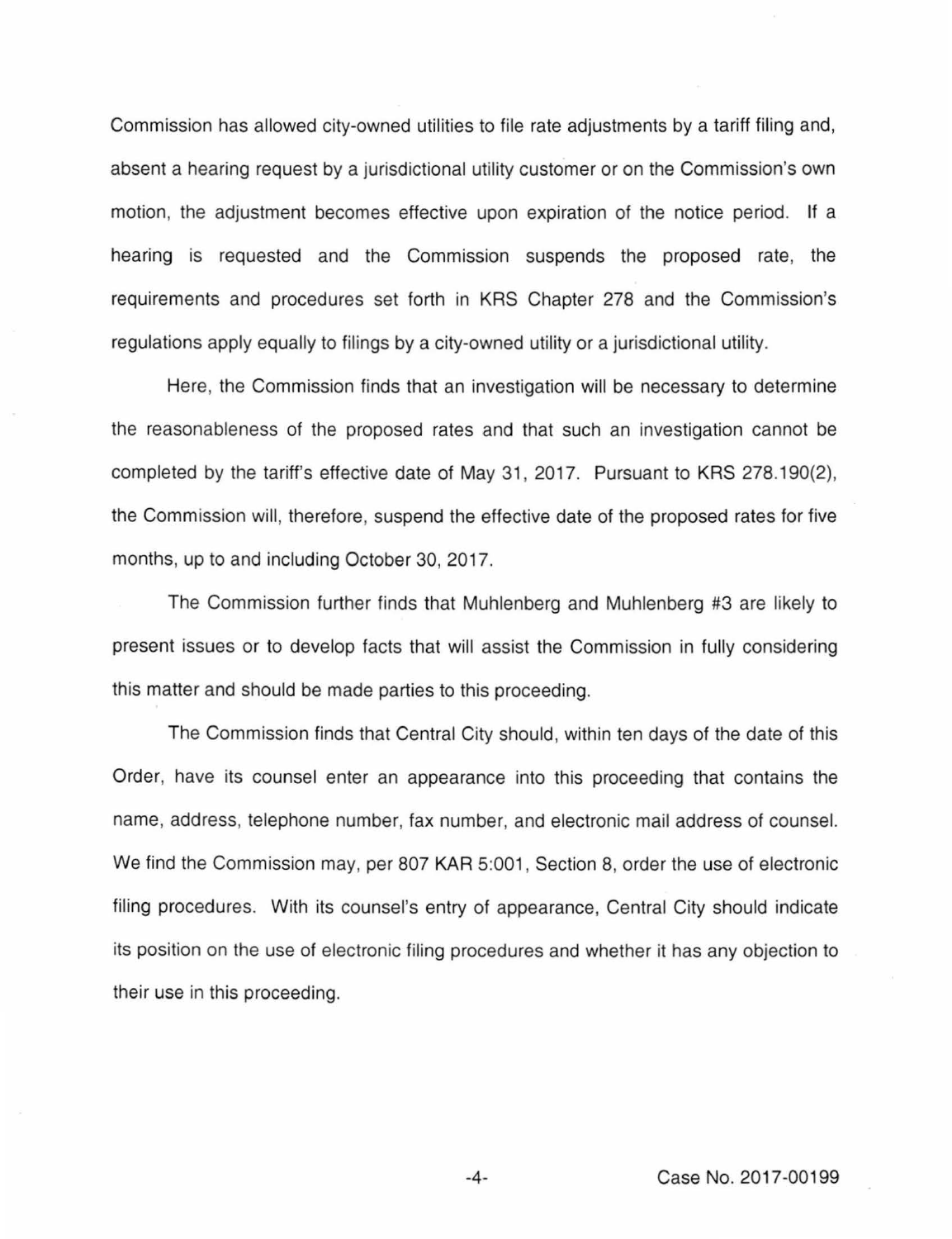The Commission will defer a decision on whether to order the use of electronic filing procedures until after Central City states its position on their use. We will establish a procedural schedule in a subsequent Order.

IT IS THEREFORE ORDERED that:

1. Central City's proposed rates for wholesale water service are suspended for five months from May 31, 2017, to October 30, 2017.

2. Muhlenberg and Muhlenberg #3 are made parties to this case.

3. Central City shall, by counsel, enter an appearance in this proceeding within ten days of the date of this Order. The entry of appearance shall include the name, address, telephone number, fax number, and electronic mail address of counsel. Further, Central City, with its entry of appearance, shall state its position on the use of electronic filing procedures and whether it has any objection to their use in this proceeding.

4. Requests for intervention shall be filed no later than June 5, 2017. Any party who submits a motion to intervene after June 5, 2017, and upon a showing of good cause is granted full intervention, shall accept and abide by the existing procedural schedule.

By the Commission

ENTERED **MAY 2 3 20\7**  KENTUCKY PUBLIC SERVICE COMMISSION

ATTEST:

Faline R. Matheus